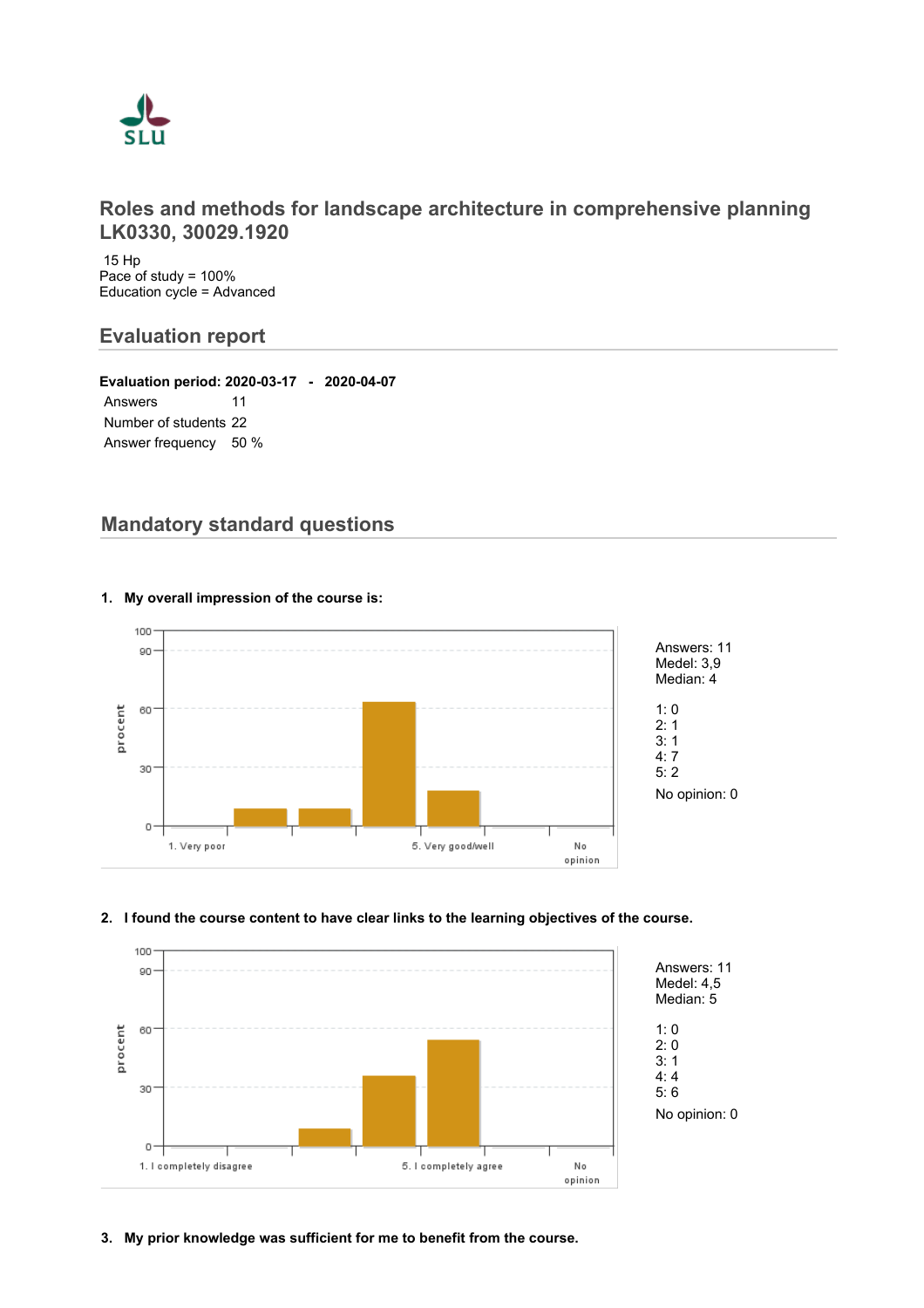



No opinion: 0

#### **4. The information about the course was easily accessible.**



#### **5. The various course components (lectures, course literature, exercises etc.) have supported my learning.**



#### **6. The social learning environment has been inclusive, respecting differences of opinion.**

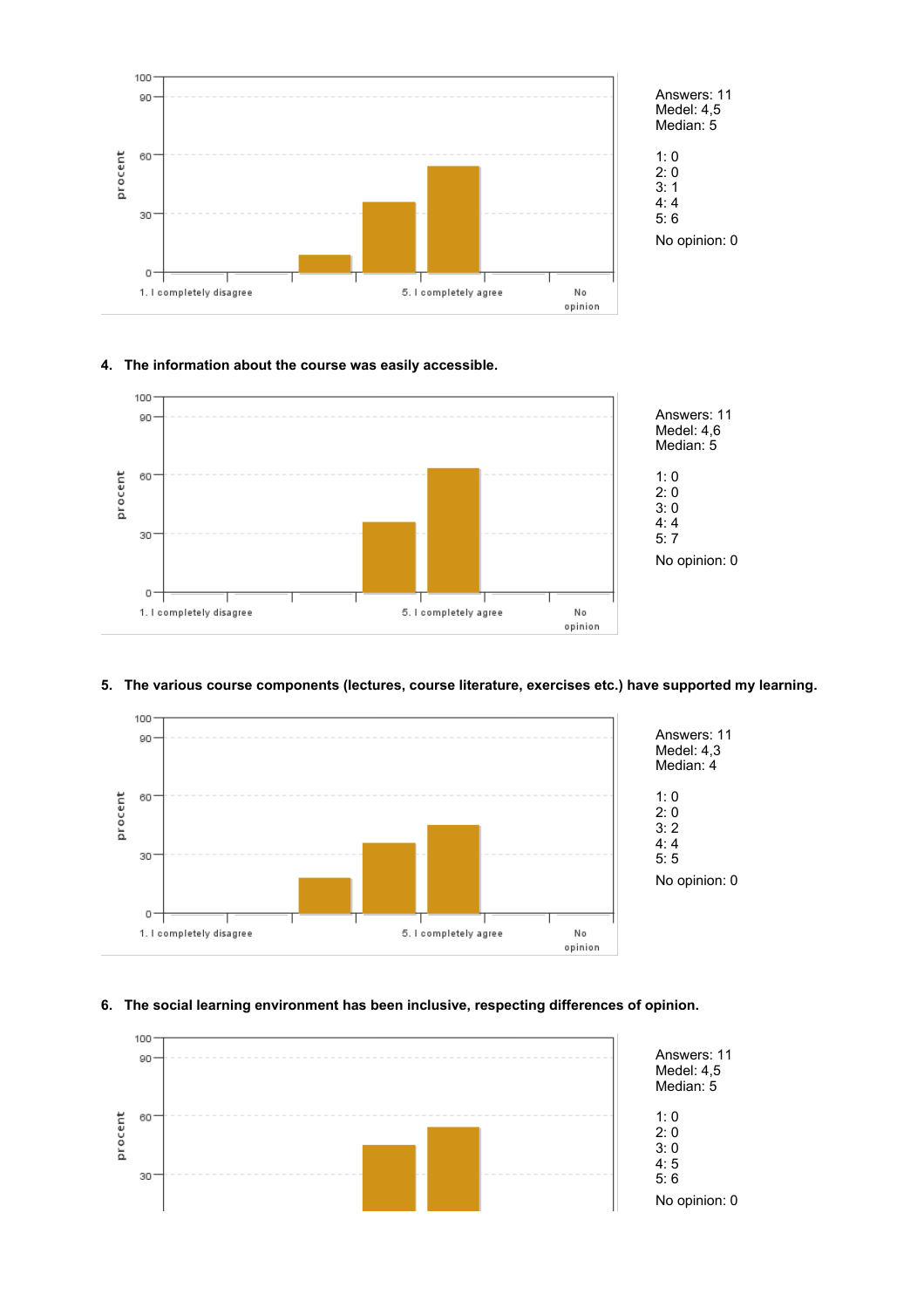

#### **7. The physical learning environment (facilities, equipment etc.) has been satisfactory.**



#### **8. The examination(s) provided opportunity to demonstrate what I had learnt during the course (see the learning objectives).**







**10. I believe the course has included a gender and equality aspect, regarding content as well as teaching practices (e.g. perspective on the subject, reading list, allocation of speaking time and the use of master suppression techniques).**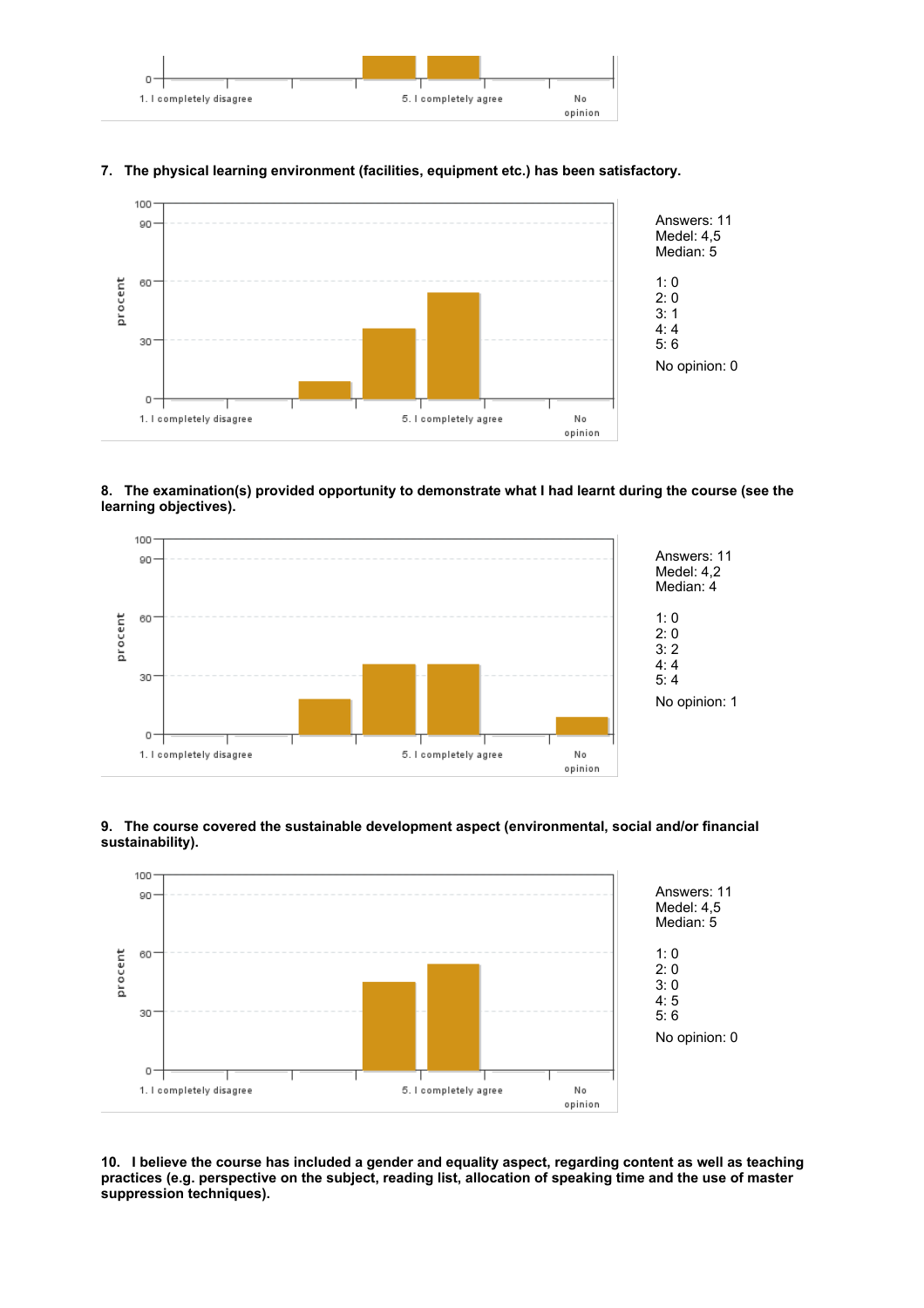



#### **11. The course covered international perspectives.**



#### **12. On average, I have spent … hours/week on the course (including timetabled hours).**



## **Course leaders comments**

The low response of 11 answers probably reflects the chaotic end to the course, brought about by Covid-19 and abscence due to sick-leave of the course leader. This has also meant we have no studnet representative.

These dual issues impacted several aspects of the course:

- towards the end of the course the information was seen as less structures, this was due to the division of responsibility between various teachers rather than having a single course leader and possibly more significantly the constantly changing situation with Covid-19.

- The constantly changing information regarding Covid-19 also made decisions about the final presentation difficult to finalise. The initial aim of presenting the students works to Politicians and planners at Tierp kommun had to be